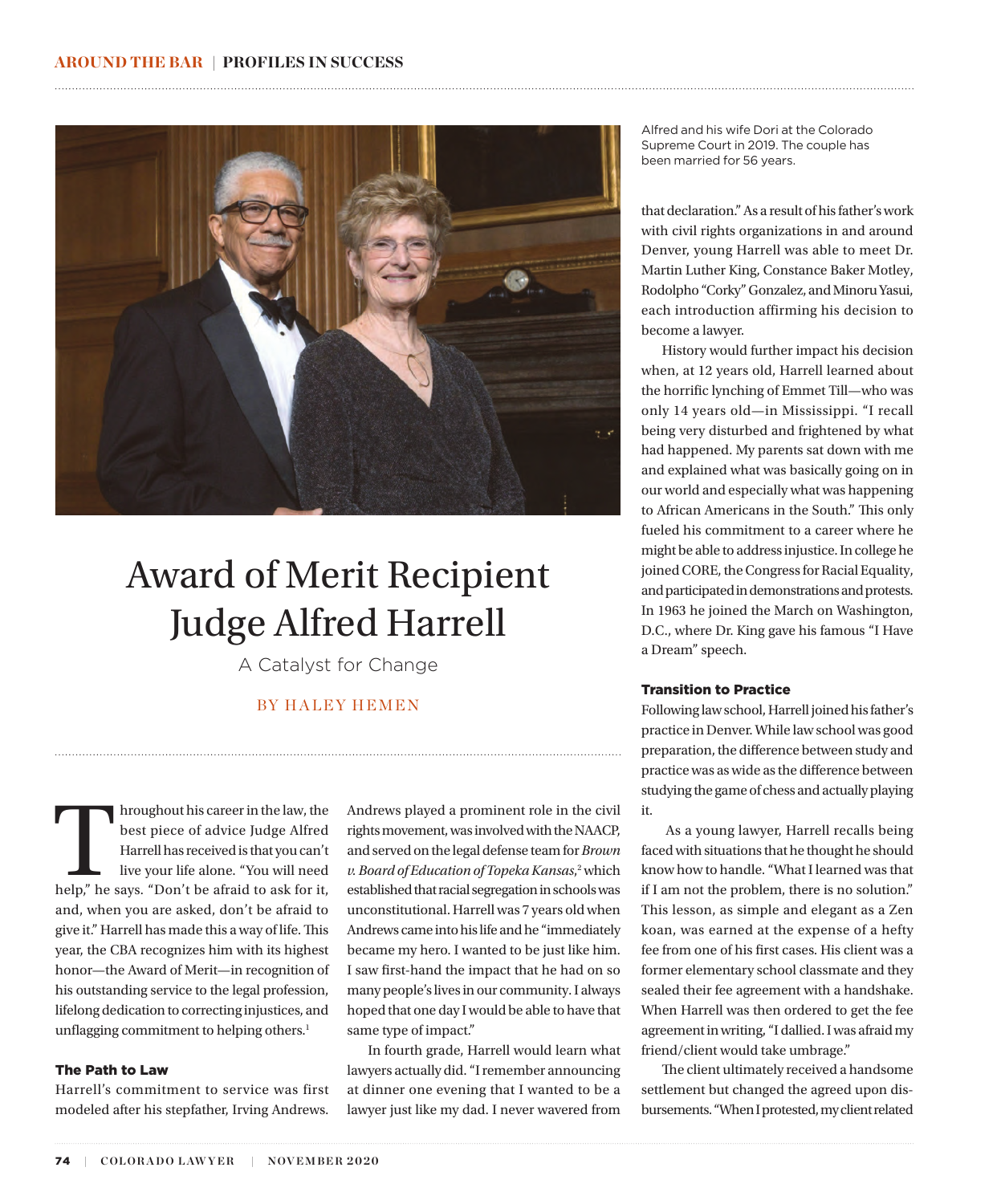

Granddaughters Beatrice, Hannah, and Isabella attended Judge Harrell's retirement reception in 2016.

that he had talked to another lawyer and was told that he could adjust the fee since the fee agreement with our office was not in writing. The office lost about \$10,000. That may not seem like a lot of money today, but it was 1972—I had just bought my first house for \$27,000 and my first year's salary as a lawyer was \$10,000. I realized, after what I then characterized as a debacle, that I had a long way to go before I would be comfortable in the role of lawyer," Harrell says.

Of course, Harrell went on to become very comfortable in that role until one day Peter Ney, a prominent Colorado lawyer, stopped Harrell in the halls of the Denver City and County building and asked him if he had ever considered becoming a judge. "I replied that I had not entertained that vision, and besides, I was too young to be thinking about the bench. Peter laughed and ultimately persuaded me to give the idea serious consideration. The second time I applied, I was appointed to the Denver County Court."

#### Judicial Impact

When asked about memorable cases as a judge, Harrell calls to mind a one-car accident in which the passenger was killed. The two men in the car were firefighters and best friends out doing some last-minute holiday shopping for their families. The roads were wet and icy, and while alcohol was involved, it was clear that neither party was impaired. "The driver was charged with careless driving resulting in death. There was no trial. The driver pled guilty. When I walked into the courtroom for the sentencing hearing, the courtroom was packed from floor to ceiling. The two families, longtime friends, were seated on different sides of the courtroom and I could feel the ice between them. Sentencing took the entire morning. What I remember most about that day was when the families walked out of my courtroom, the ice had melted and many embraced.

"I received several letters of appreciation from members of both families concerning the way they felt about the sentencing. I don't know that I would call that a proud moment. I do know that I was able to harness all of my experience and knowledge of the human condition to be an instrument and catalyst for the healing of two families. That particular case and numerous other cases like that have given me my most satisfying moments in this profession."

During his time as a judge, Harrell was also instrumental in building up the American Inns of Court system in Colorado. Modeled after the English legal associations for furthering professionalism, civility, ethics, and legal skills, the first American Inn of Court was brought to Colorado by Harrell's mentor and friend Judge John Kane, and it was Judge Kane who asked Harrell to get involved in creating the second Inn in Colorado. "One thing I've learned about this profession, if someone you highly respect or a mentor asks you if you might be interested in doing something that will elevate the profession, the right answer is always YES!